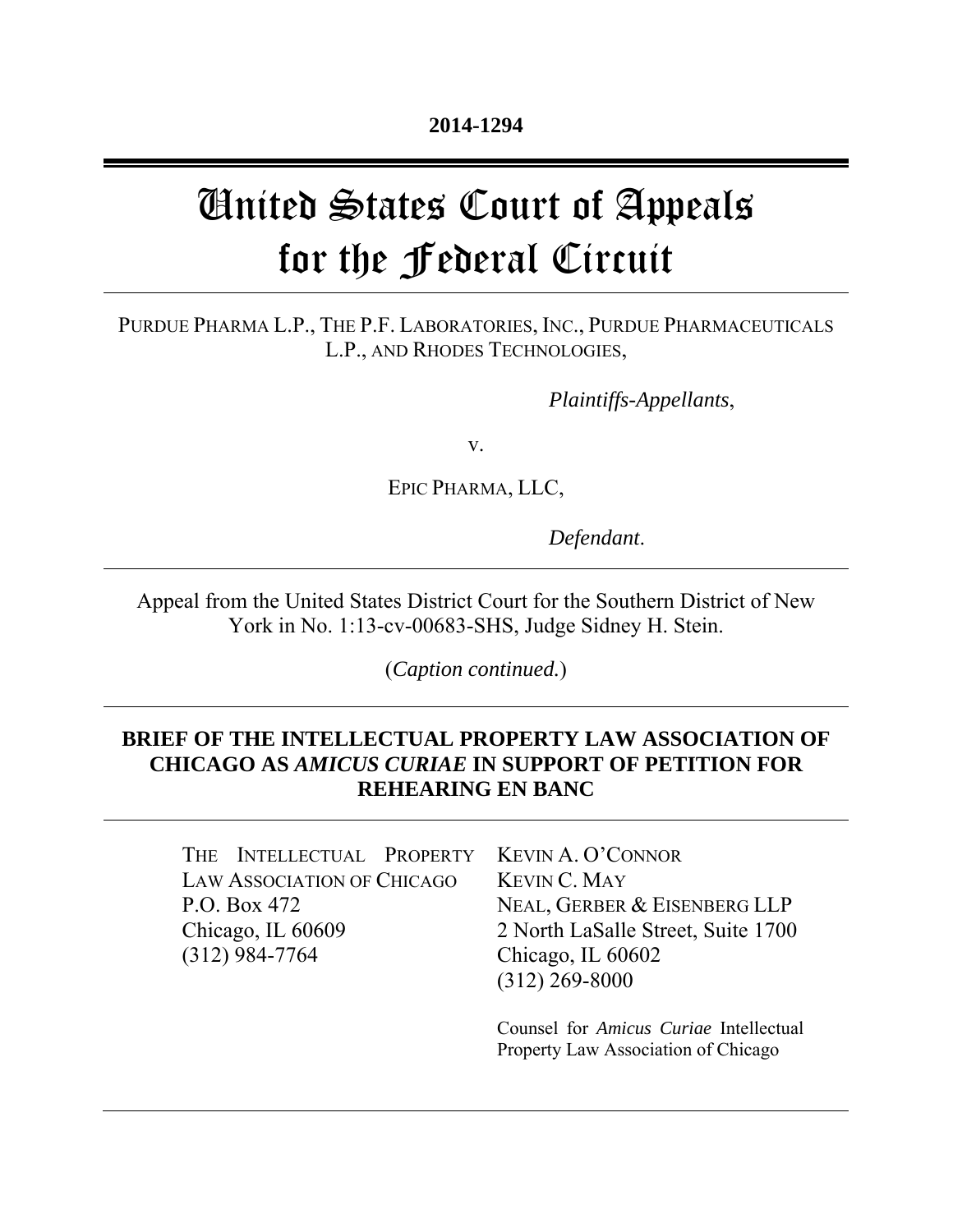# **2014-1296**

### PURDUE PHARMA L.P., THE P.F. LABORATORIES, INC., PURDUE PHARMACEUTICALS L.P., AND RHODES TECHNOLOGIES,

*Plaintiffs-Appellants*,

v.

MYLAN PHARMACEUTICALS INC. AND MYLAN INC.,

*Defendants-Appellees*.

Appeal from the United States District Court for the Southern District of New York in No. 1:12-cv-02959-SHS, Judge Sidney H. Stein.

# **2014-1306, -1307**

PURDUE PHARMA L.P., THE P.F. LABORATORIES, INC., PURDUE PHARMACEUTICALS L.P., AND RHODES TECHNOLOGIES, AND GRüNENTHAL GMBH,

*Plaintiffs-Appellants*,

v.

AMNEAL PHARMACEUTICALS, LLC,

*Defendant-Appellee*.

Appeals from the United States District Court for the Southern District of New York in No. 1:11-cv-08153-SHS, Judge Sidney H. Stein.

(*Caption continued.*)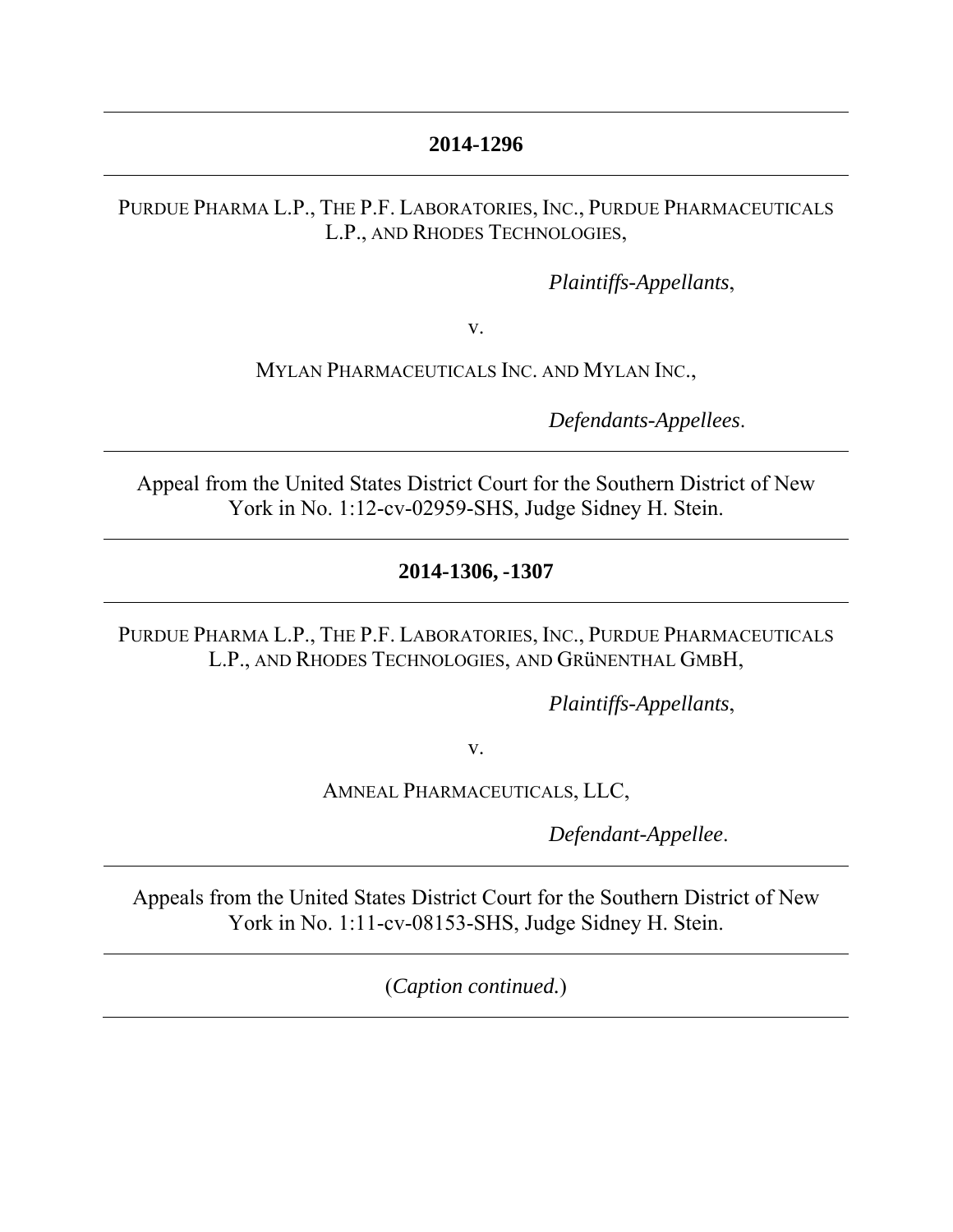# **2014-1311, -1312, -1313, -1314**

## GRüNENTHAL GMBH, PURDUE PHARMA L.P., THE P.F. LABORATORIES, INC., PURDUE PHARMACEUTICALS L.P., AND RHODES TECHNOLOGIES,

*Plaintiffs-Appellants*,

v.

TEVA PHARMACEUTICALS USA, INC.,

*Defendant-Appellee*.

Appeals from the United States District Court for the Southern District of New York in No. 1:11-cv-02037-SHS and 1:12-cv-05083-SHS, Judge Sidney H. Stein.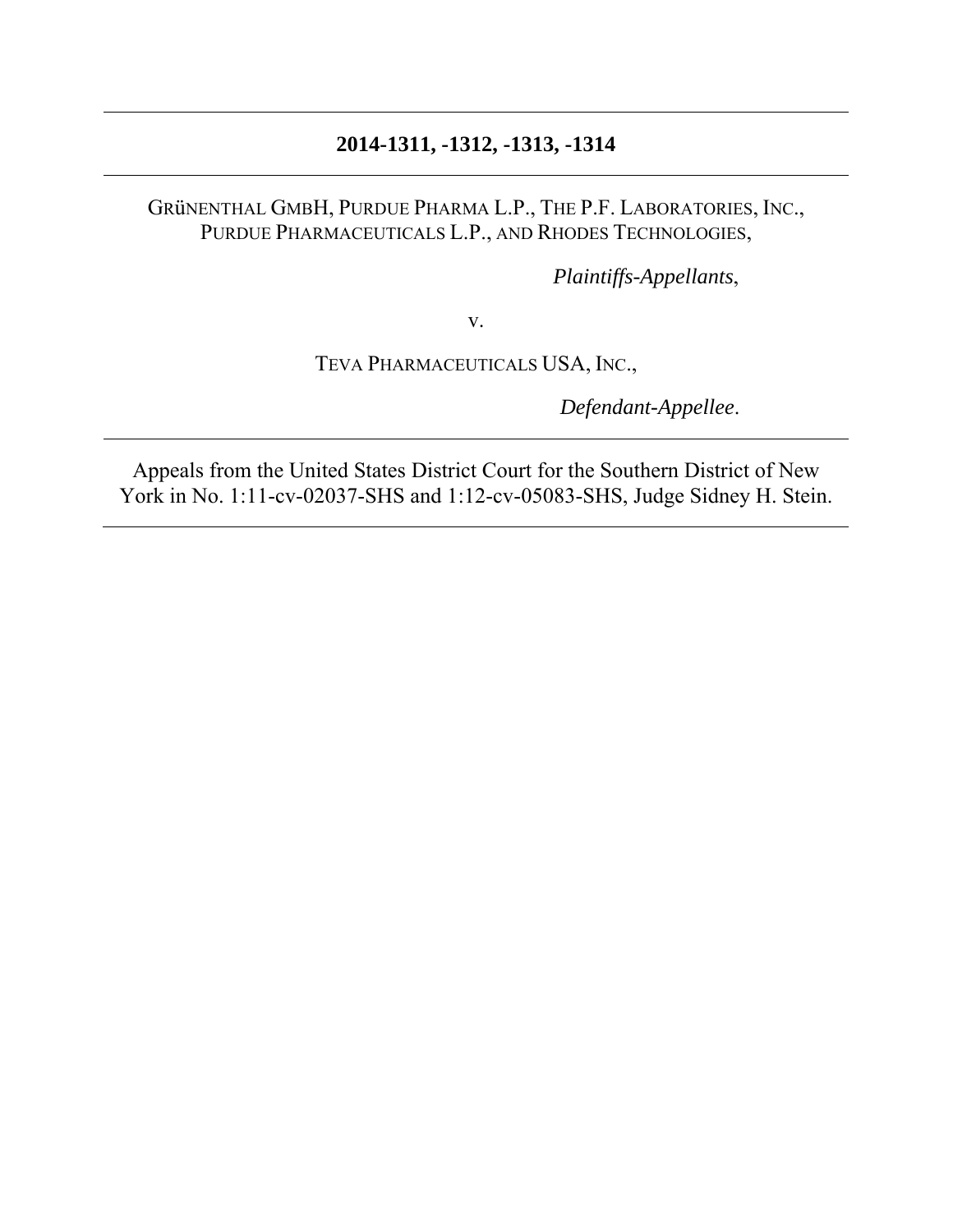# **CERTIFICATE OF INTEREST**

Counsel for *Amicus Curiae* Intellectual Property Law Association of Chicago certifies the following:

1. The full name of every party of *amicus curiae* represented by me is:

# **Intellectual Property Law Association of Chicago.**

2. The name of the real party in interest (if the parties named in the caption are not the real parties in interest) represented by me is:

# **Intellectual Property Law Association of Chicago.**

3. All parent corporations and any publicly held companies that own 10 percent or more of the stock of the party or amicus curiae represented by me are:

### **None.**

4. The names of all law firms and the partners or associates that appeared for the party or amicus curiae now represented by me in the trial court or agency or are expected to appear in this Court are:

# **Neal, Gerber & Eisenberg LLP: Kevin A. O'Connor, Kevin C. May**

Date: April 15, 2016 Respectfully submitted,

/s/ *Kevin A. O'Connor*

Kevin A. O'Connor NEAL GERBER & EISENBERG LLP 2 N. LaSalle St. Suite 1700 Chicago, IL 60602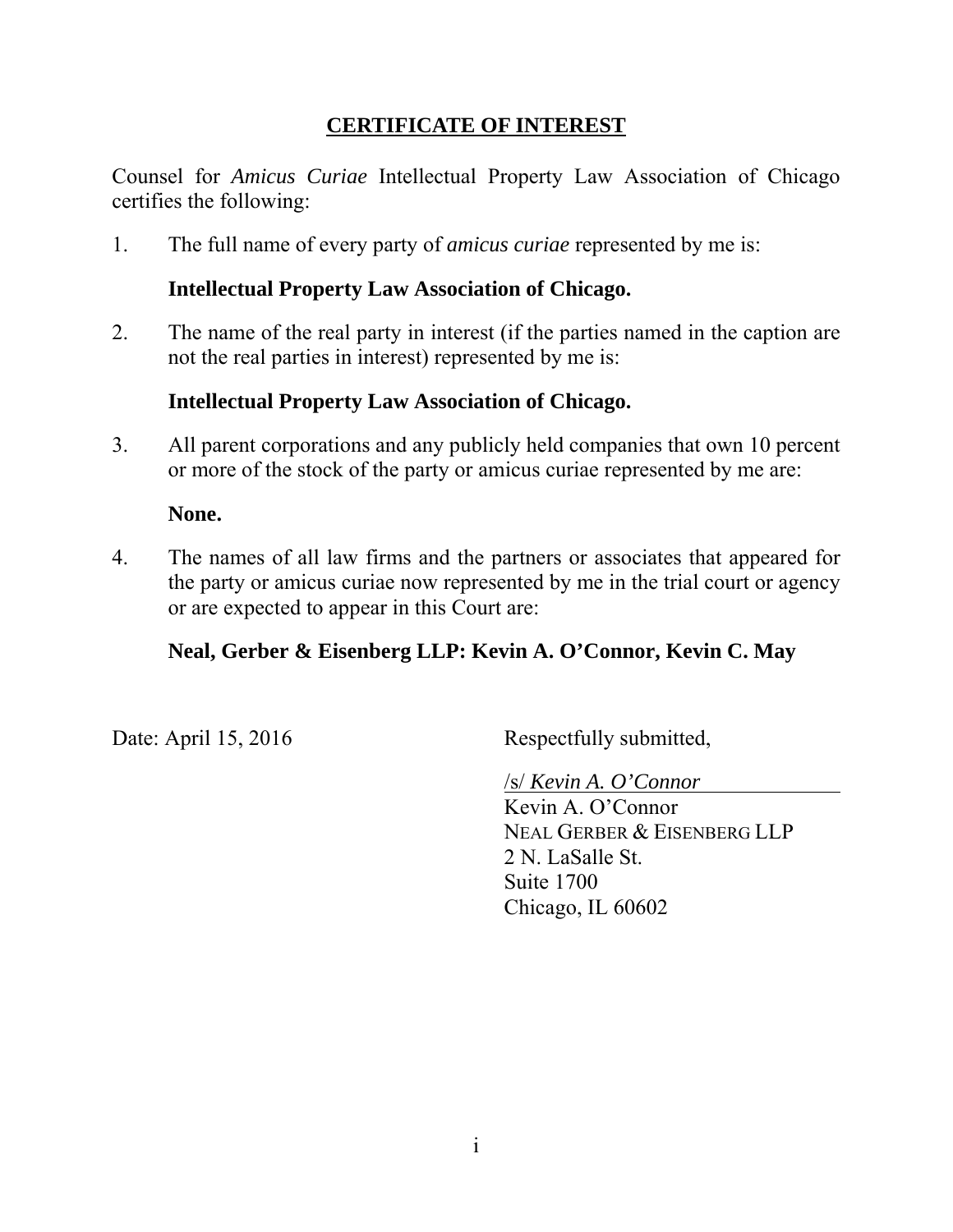# **TABLE OF CONTENTS**

| $\mathbf{I}$ .<br>A Restriction On <i>Eibel Process</i> Is Contrary To The Rationale Of <i>Eibel</i> |  |
|------------------------------------------------------------------------------------------------------|--|
| II.<br>A Restriction On <i>Eibel Process</i> Is Contrary To The Precedent Of This                    |  |
| III.<br>A Restriction On <i>Eibel Process</i> is Contrary To Well-Settled Principles                 |  |
|                                                                                                      |  |
|                                                                                                      |  |
| A Restriction On <i>Eibel Process</i> Would Produce Unintended And<br>$IV_{-}$                       |  |
|                                                                                                      |  |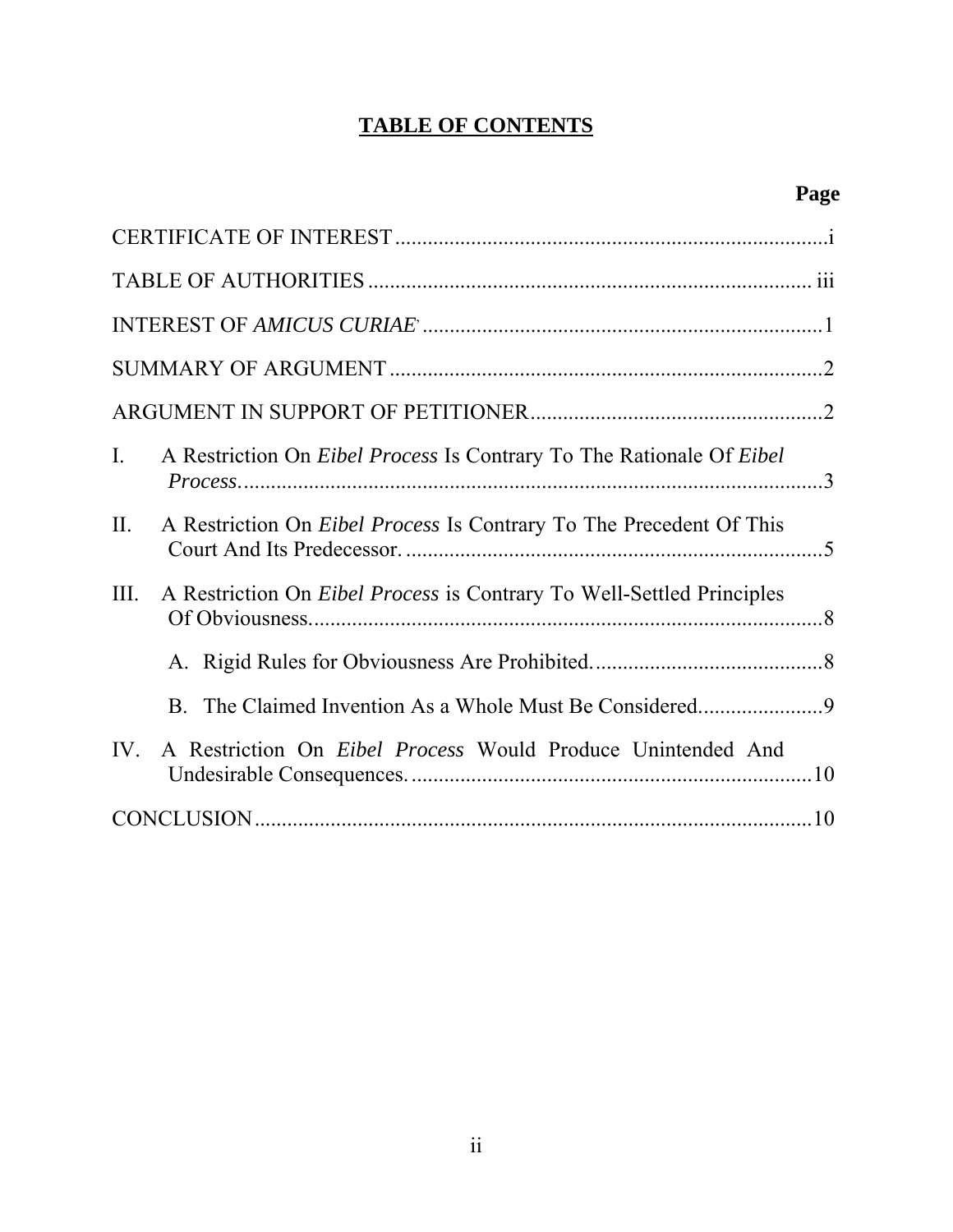# **TABLE OF AUTHORITIES**

# **Page(s)**

# **CASES**

| Eibel Process Co. v. Minnesota & Ontario Paper Co., |                |
|-----------------------------------------------------|----------------|
| In re Conover,                                      |                |
| In re Kubin.                                        |                |
| In re Peehs,                                        |                |
| In re Roberts,                                      |                |
| In re Sponnoble,                                    |                |
| In re Tanczyn,                                      |                |
| KSR International Co. v. Teleflex Inc.,             |                |
|                                                     |                |
| Teva Pharmaceuticals USA, Inc. v. Sandoz, Inc.,     |                |
| <b>STATUTES</b>                                     |                |
| 25170000102                                         | $\overline{1}$ |

| <b>DITT DA</b> |  |
|----------------|--|

### **RULES**

|--|--|--|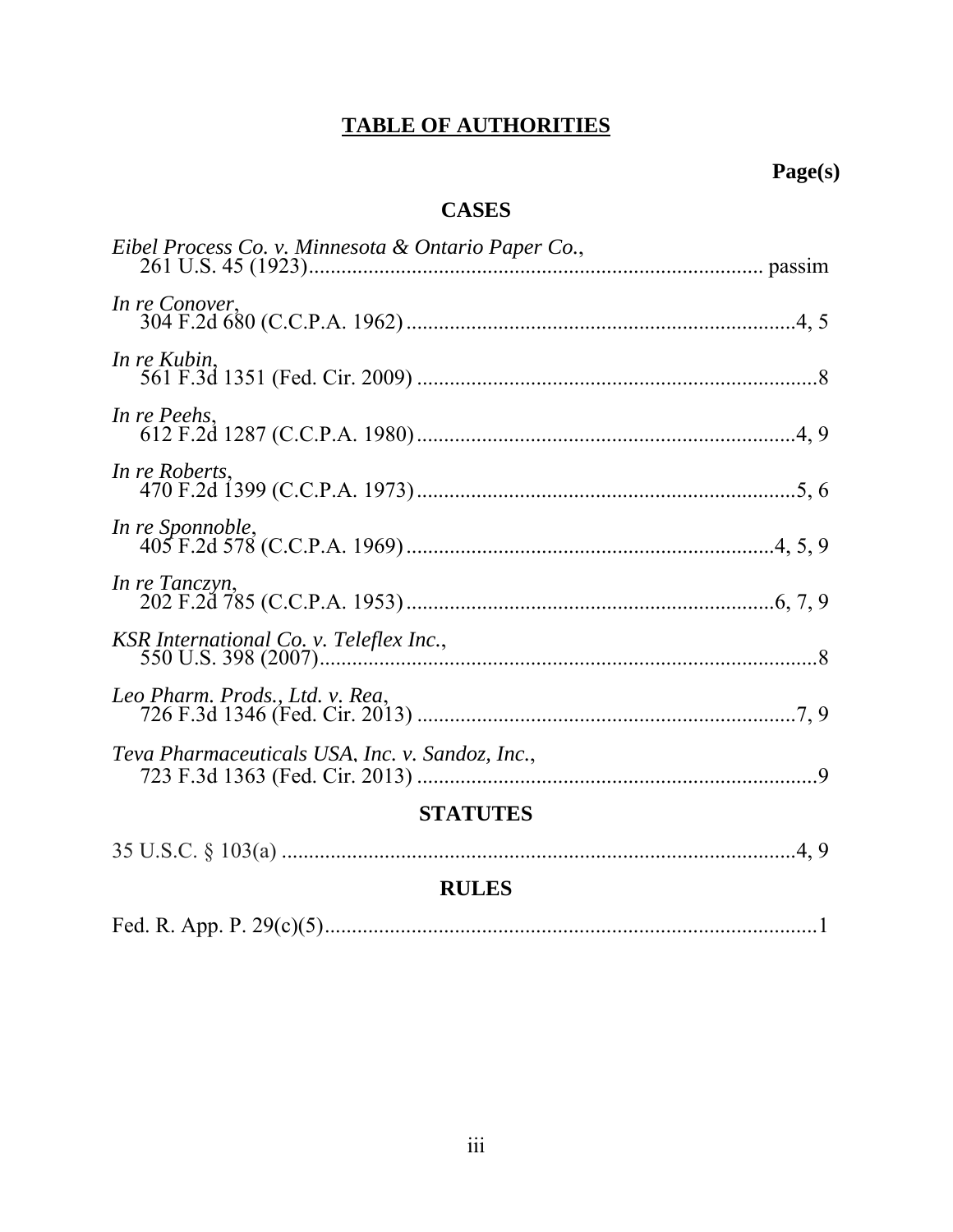# **INTEREST OF** *AMICUS CURIAE***1,2**

*Amicus curiae* Intellectual Property Law Association of Chicago ("IPLAC") submits this brief in support of Appellants' petition for rehearing *en banc* to address an improper restriction on the application of *Eibel Process*.

Founded in 1884, the Intellectual Property Law Association of Chicago is a voluntary bar association of over 1,000 members who practice in the areas of patents, trademarks, copyrights, trade secrets and the legal issues they present. Located in Chicago, a principal forum for U.S. patent litigation, IPLAC is the country's oldest bar association devoted exclusively to intellectual property matters. Its members include attorneys in private and corporate practices before federal bars throughout the United States, as well as the U.S. Patent and Trademark Office and the U.S. Copyright Office. IPLAC represents both patent holders and other innovators in roughly equal measure. In litigation, IPLAC's members are

 $\overline{a}$ 

<sup>&</sup>lt;sup>1</sup> Pursuant to Federal Rule of Appellate Procedure 29(c)(5), amicus states that no counsel for a party authored this brief in whole or in part, no party or its counsel contributed money that was intended to fund preparing or submitting the brief, and no one but amicus and its counsel contributed financially to the brief's preparation and submission.

 $2$  In addition to the required statement of footnote 1, IPLAC adds that after reasonable investigation, IPLAC believes that (a) no member of its Board or Amicus Committee who voted to prepare this brief, or any attorney in the law firm or corporation of such a member, represents a party to this litigation in this matter, (b) no representative of any party to this litigation participated in the authorship of this brief, and (c) no one other than IPLAC, or its members who authored this brief and their law firms or employers, made a monetary contribution to the preparation or submission of this brief.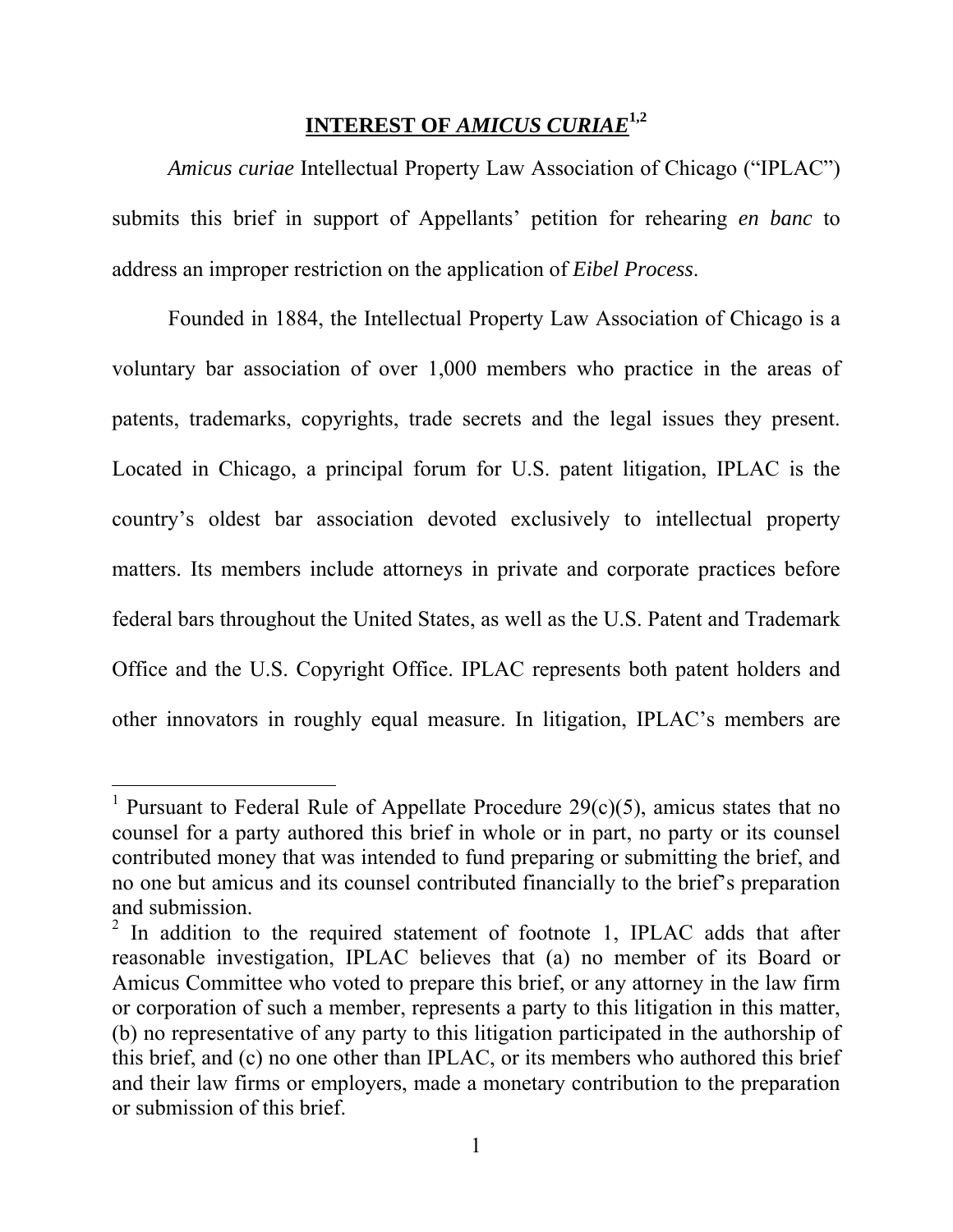split roughly equally between plaintiffs and defendants. As part of its central objectives, IPLAC is dedicated to aiding in the development of intellectual property law, especially in the federal courts.

### **SUMMARY OF ARGUMENT**

The panel decision severely restricts *Eibel Process Co. v. Minnesota & Ontario Paper Co.*, 261 U.S. 45 (1923), such that *Eibel Process* cannot be applied to claims covering "end product[s]." In the context of this category of claims, the discovery of a previously unknown source of a problem could not be considered as part of the obviousness analysis. Such a restriction finds no support in the language or reasoning of *Eibel Process* and is contrary to the precedent of this Court and its predecessor. Finally, such a restriction violates well-settled principles of obviousness, and leads to unintended and undesirable consequences. This Court should grant *en banc* review of the panel decision in order to maintain uniformity of judicial decisions and to correct any deviation from the well-settled principles of obviousness.

#### **ARGUMENT IN SUPPORT OF PETITIONER**

The panel decision severely restricts the scope of *Eibel Process* by excluding claims covering "end product[s]," even when those claims also claim the source of the problem. The panel decision relies on the "end product" claim distinction in two places:

2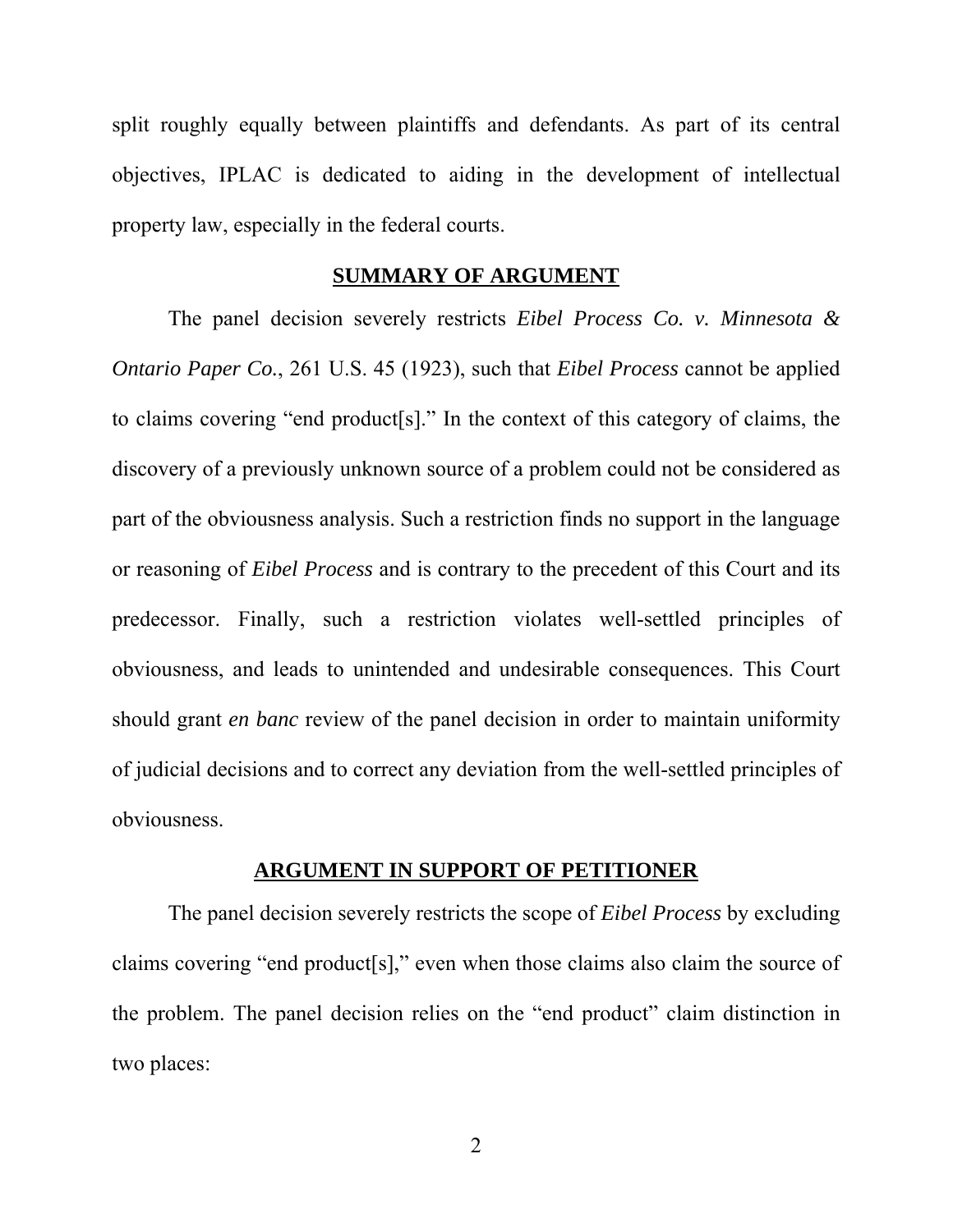But, here, Purdue did not claim the remedy of the problem of remaining 14-hydroxy in the oxycodone API—performing a second hydrogenation step. Instead, it claimed the *end product*—an oxycodone API with low ABUK levels. (Slip Op. 13 (emphasis added).)

But, again, Purdue claimed the *end product*; it did not claim a particular method for creating that product, such as the use of hydrogenation after the salting step. (*Id.* at 14 (emphasis added).)

These statements improperly restrict *Eibel Process* for this category of claims, removing discovery of a previously unknown source of a problem from the obviousness analysis. The Supreme Court's decision in *Eibel Process* provides no support for such a restriction and the full Court should review to correct – or clarify – the panel decision.

# **I. A RESTRICTION ON** *EIBEL PROCESS* **IS CONTRARY TO THE RATIONALE OF** *EIBEL PROCESS***.**

*Eibel Process* addresses the non-obviousness of claims directed to a papermaking machine. The inventor, William Eibel, discovered that unequal speeds of paper stock and wire produced a defective paper product when the paper-making machine was operated at high speed. *Eibel Process Co.*, 261 U.S. at 67-68. Eibel's solution was to raise the pitch of the wire to equalize the speeds of the paper stock and wire by gravity. *Id*. at 64. The prior art taught that the pitch of the wire could be changed – albeit for a different purpose and to a different degree. *Id*. at 58.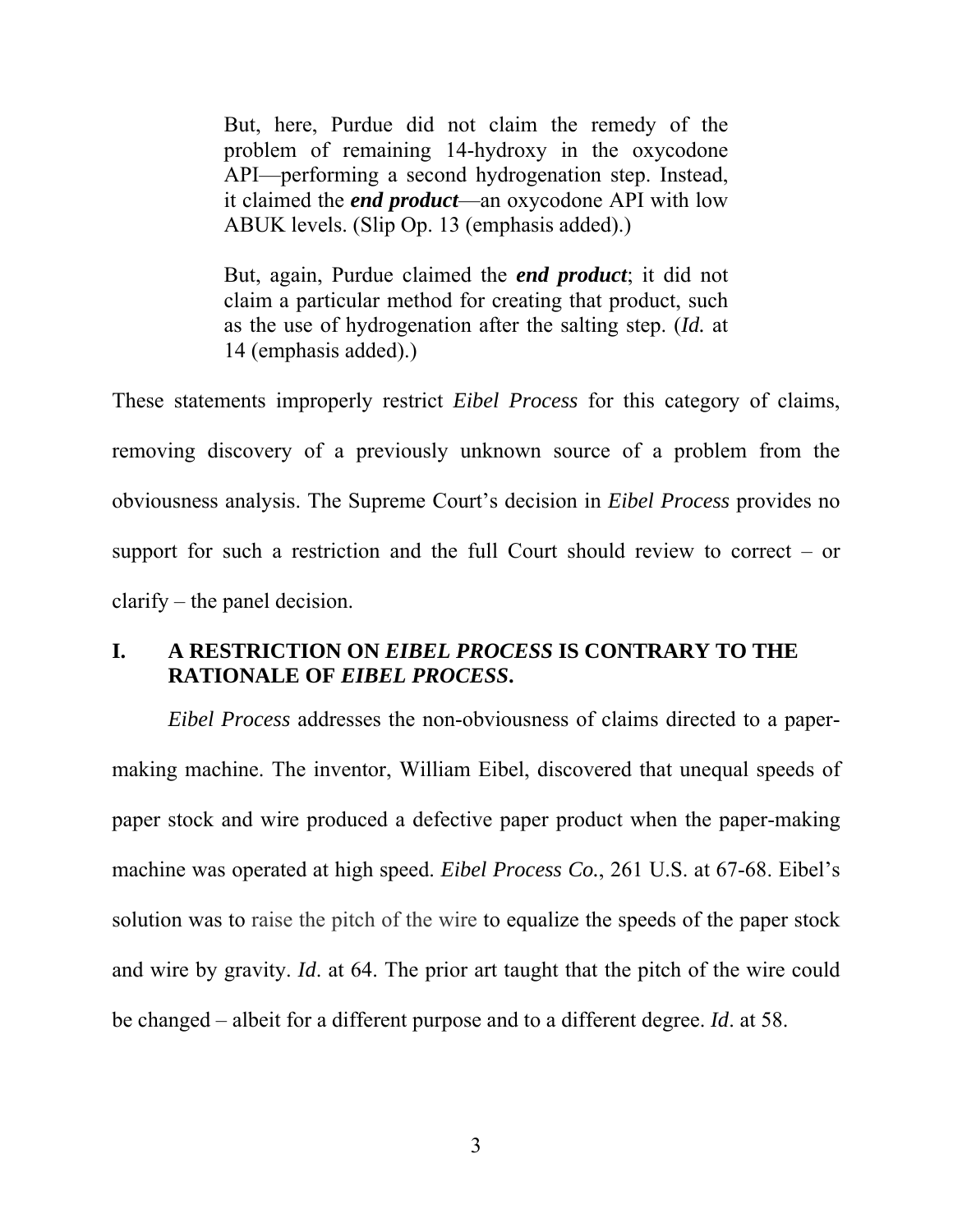The Supreme Court upheld the validity of the claims and characterized Eibel's invention as "the discovery of the source [of trouble] not before known and the application of the remedy." *Id*. at 68. Thus, *Eibel Process* established that the discovery of the previously unknown source of a problem can form the basis of a non-obvious invention – even if the ultimate solution to the problem is routine. *Id*.; *see also In re Sponnoble*, 405 F.2d 578, 585 (C.C.P.A. 1969) ("[A] patentable invention may lie in the discovery of the source of a problem even though the remedy may be obvious once the source of the problem is identified.").

*Eibel Process* teaches that the discovery of a previously unknown source of a problem must be considered as part of an obviousness analysis: "The rationale of the *Eibel* case requires that we consider the unobvious cause of the problem solved, as well as the solution proposed, in arriving at a final determination of whether the invention claimed is 'obvious' within the meaning of section 103." *See In re Conover*, 304 F.2d 680, 684 (C.C.P.A. 1962). In such circumstances, the court has framed the obviousness inquiry as "whether the prior art recognized the cause of the problem." *In re Sponnoble*, 405 F.2d at 581 (emphasis in original); *see also In re Peehs*, 612 F.2d 1287, 1290 (C.C.P.A. 1980).

Eibel's claims were "an improvement on a machine." *Eibel Process Co.*, 261 U.S. at 70. And Eibel was entitled to patent his improved machine because he discovered the source of a problem associated with prior art machines. Similarly,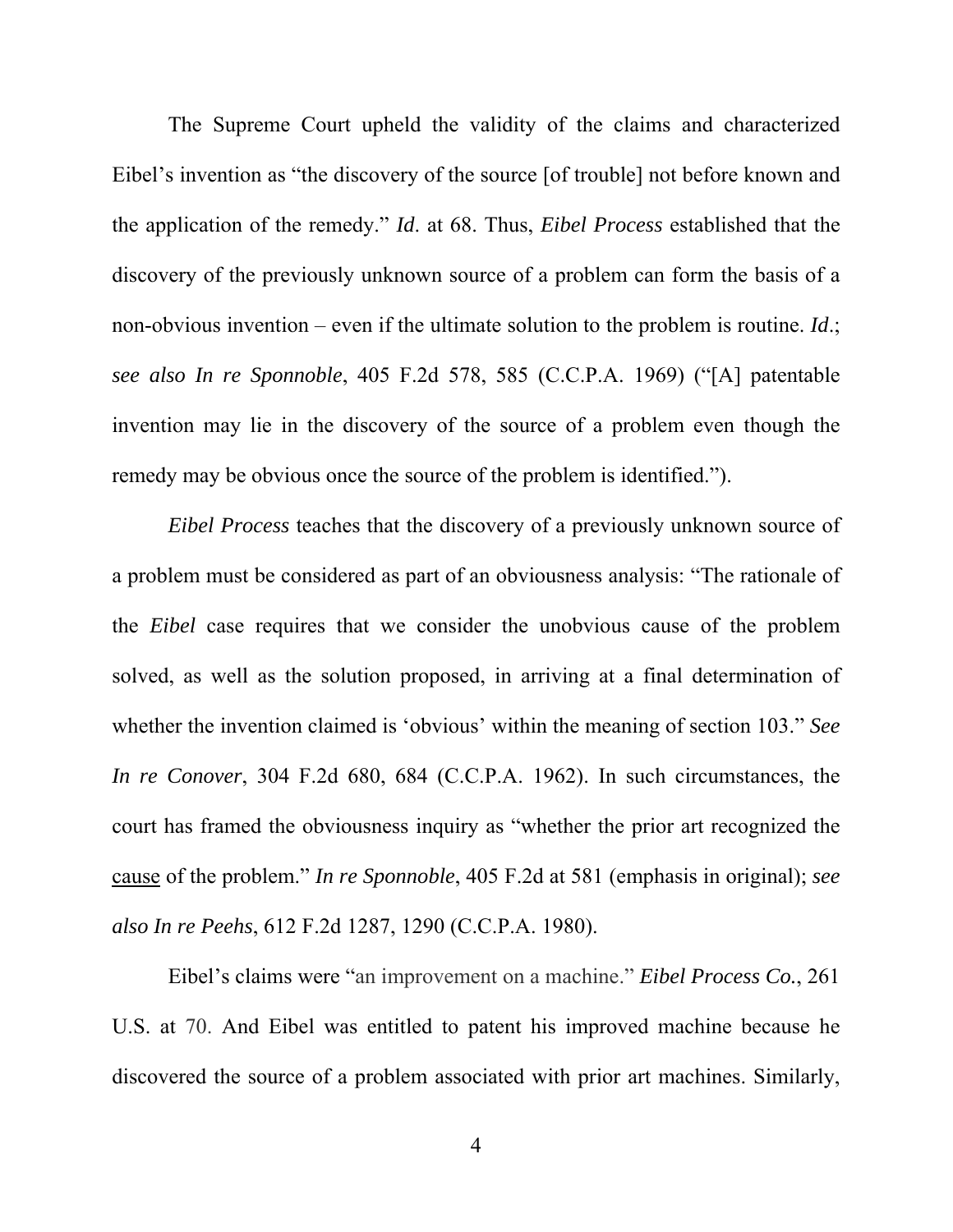Purdue's claims are to an improved oxycodone product having low levels of the 14-hydroxy impurity, and Purdue also claimed the source of the reoccurring problem of the 14-hydroxy impurity –  $8\alpha$  produced during the manufacturing process. Yet, the panel held that the claimed discovery of this source of the problem could not be considered in an obviousness analysis.

There is no principled reason that the discovery of a previously unknown source of a problem, which must be considered in connection with all other types of claims, cannot be considered in connection with claims covering an improved "end product." *See Sponnoble*, 405 F.2d at 585. Indeed, prior to the panel decision, the principle espoused in *Eibel Process* has not been limited to claims that recite the remedy, nor has it been found inapplicable to "end product" claims. To the contrary, this Court and its predecessor have consistently applied the rationale of *Eibel Process* to uphold the validity of claims to an improved "end product."

### **II. A RESTRICTION ON** *EIBEL PROCESS* **IS CONTRARY TO THE PRECEDENT OF THIS COURT AND ITS PREDECESSOR.**

Following *Eibel Process* and its progeny, including *Sponnoble* and *Conover*, the Court of Customs and Patent Appeals ("CCPA") held in *In re Roberts*, 470 F.2d 1399 (C.C.P.A. 1973), that a claim directed to an improved end product was not obvious where the inventors recognized the source of a problem with similar prior art products. Roberts' claims recited an end product – a "[c]orrugated polyethylene terephthalate film having a surface coefficient of friction of less than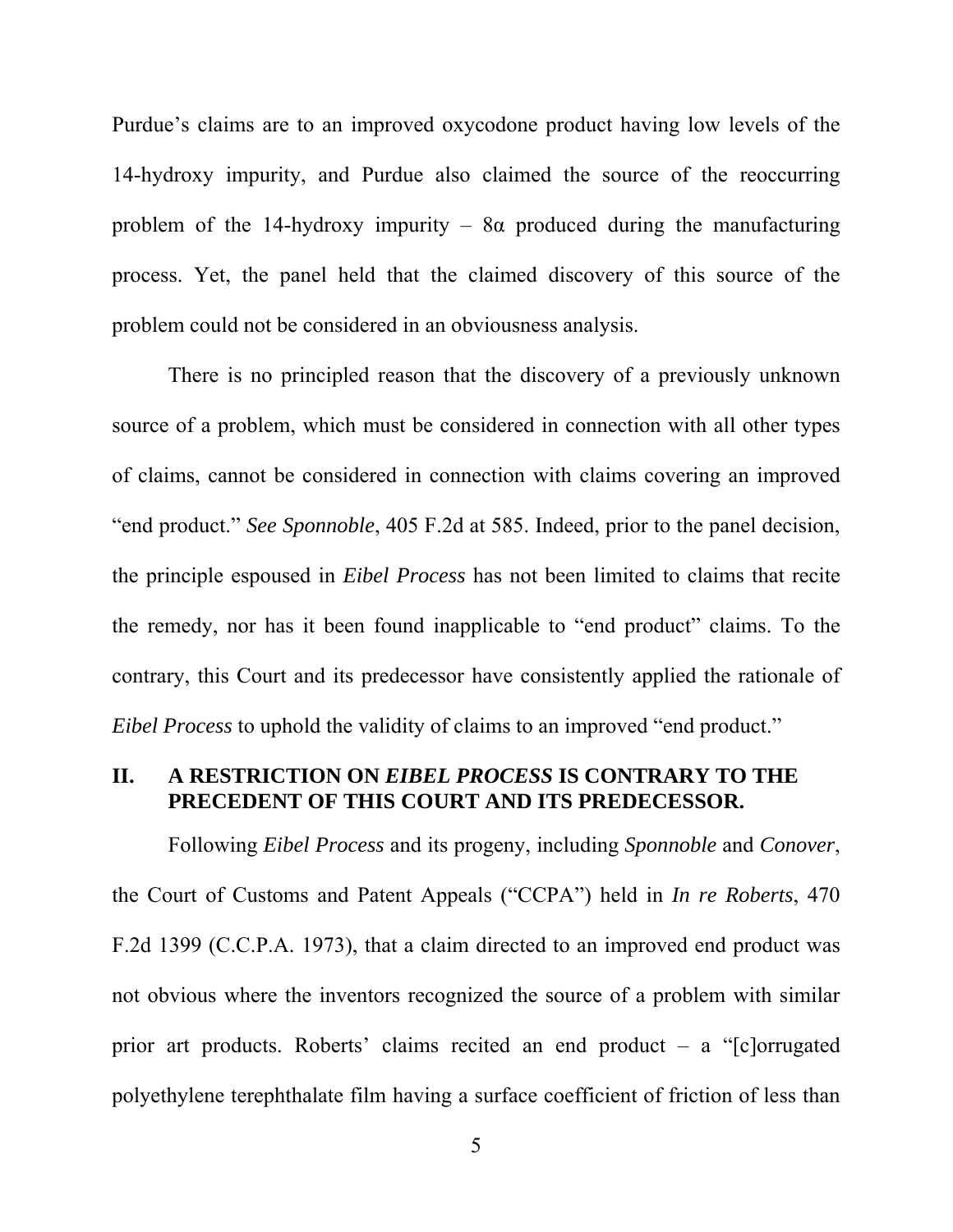about 0.40." *Id*. at 1400. The corrugated films of the prior art were difficult to store because they did not easily form rolls. *Id*. The inventors discovered that a high surface coefficient of friction was the source of the problem of poor roll formation. *Id*. The specification disclosed that the surface coefficient of friction could be lowered by (1) including a filler, (2) mechanically treating the film surface, or (3) applying a lubricant to the film surface. *Id*. None of these remedies, however, were recited in the end product claims. Nevertheless, the CCPA concluded that "[t]he unobvious aspect of this invention resides in the recognition of the source of the problem, i.e., that too high a surface coefficient of friction is responsible for poor roll formation." *Id*. at 1401. In stark contrast to the panel decision here, the CCPA did not require the patent claims to recite a particular method for creating the corrugated film product nor did it require the patent claims to recite any of the proposed remedies to the problem of poor roll formation.

Similarly, in *In re Tanczyn*, the CCPA held that claims directed to an improved end product – stainless steel products substantially free of surface defacing silicate inclusions – were not obvious. 202 F.2d 785, 787-788 (C.C.P.A. 1953). Earlier stainless steel products were susceptible to surface defects such as black spots, blisters, pits and inclusion lines. *Id*. at 785. Tanczyn discovered that these surface defects were caused by silicate inclusions and could be eliminated by minimizing the manganese content. *Id*. The CCPA used the rationale of *Eibel*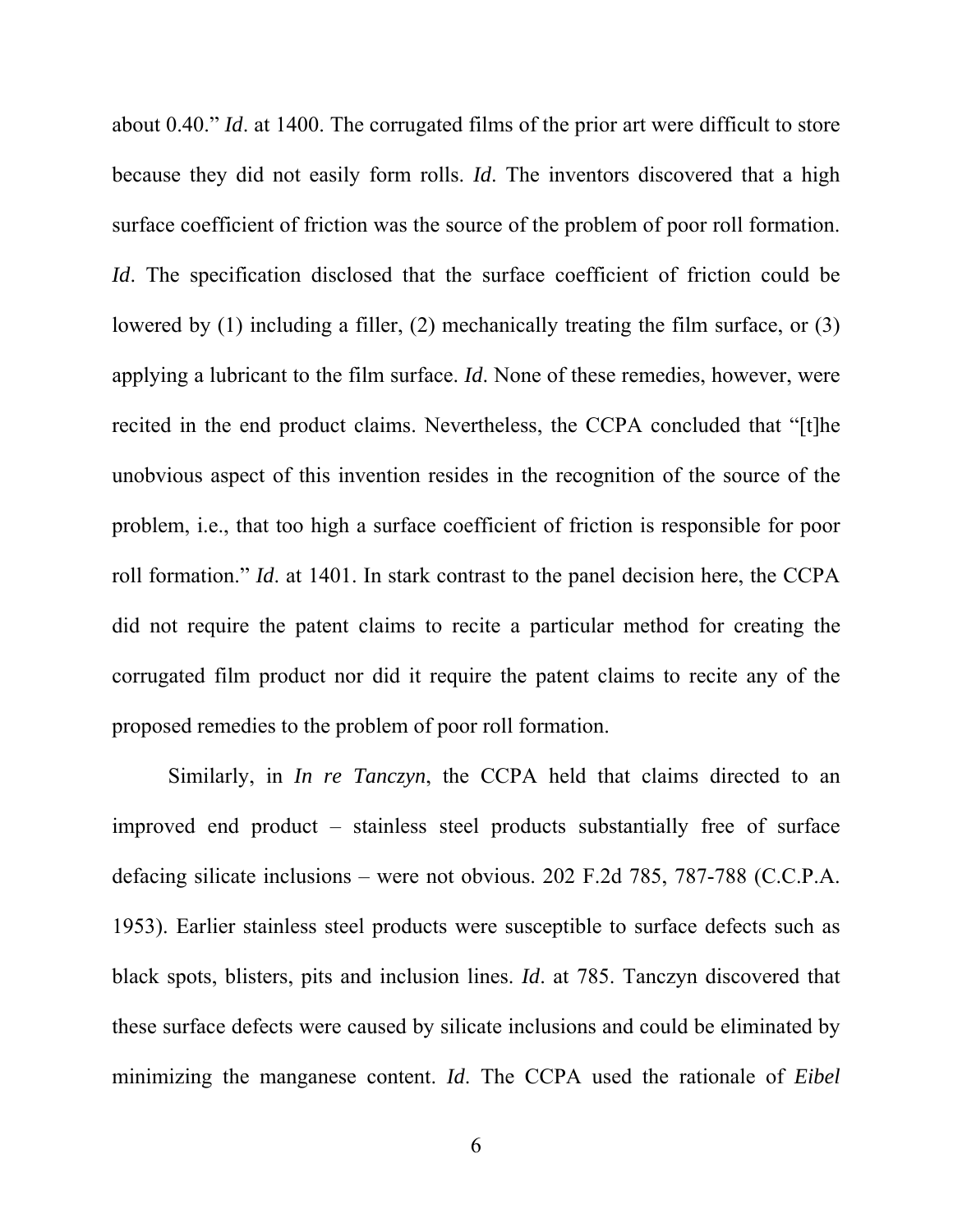*Process* to reverse the agency's determination that the claims to the improved stainless steel products were unpatentable over the prior art: Tanczyn discovered the cause of a problem and the prior art had not "recognized that such a problem existed, [n]or . . . attempted to trace its source." *Tanczyn*, 202 F.2d at 787.

This Court has likewise applied the rationale of *Eibel Process* to claims to improved end products, including pharmaceutical compositions, without requiring that the steps to achieving the end product be claimed. *See, e.g., Leo Pharm. Prods., Ltd. v. Rea*, 726 F.3d 1346, 1356-57 (Fed. Cir. 2013). The claims in *Leo* recited a "pharmaceutical composition for dermal use" and included a vitamin D analog and a corticosteroid. *Leo Pharm.*, 726 F.3d at 1349. Though the prior art disclosed formulations including both of these compounds, the inventors discovered that the prior art formulations were not storage stable. *Id*. at 1354. As a result, this Court found that Leo's claimed improved pharmaceutical composition would not have been obvious to persons of ordinary skill in the art "because they would not have recognized the [storage stability] problem." *Id*. at 1356-1357.

The panel decision here conflicts with binding precedents, which establish that discovery of an unknown source of a problem is relevant to the obviousness inquiry not only for claims directed to a particular method, but also for claims directed to an end product. This Court should grant *en banc* review to correct – or clarify – the unnecessary limitation of *Eibel Process*.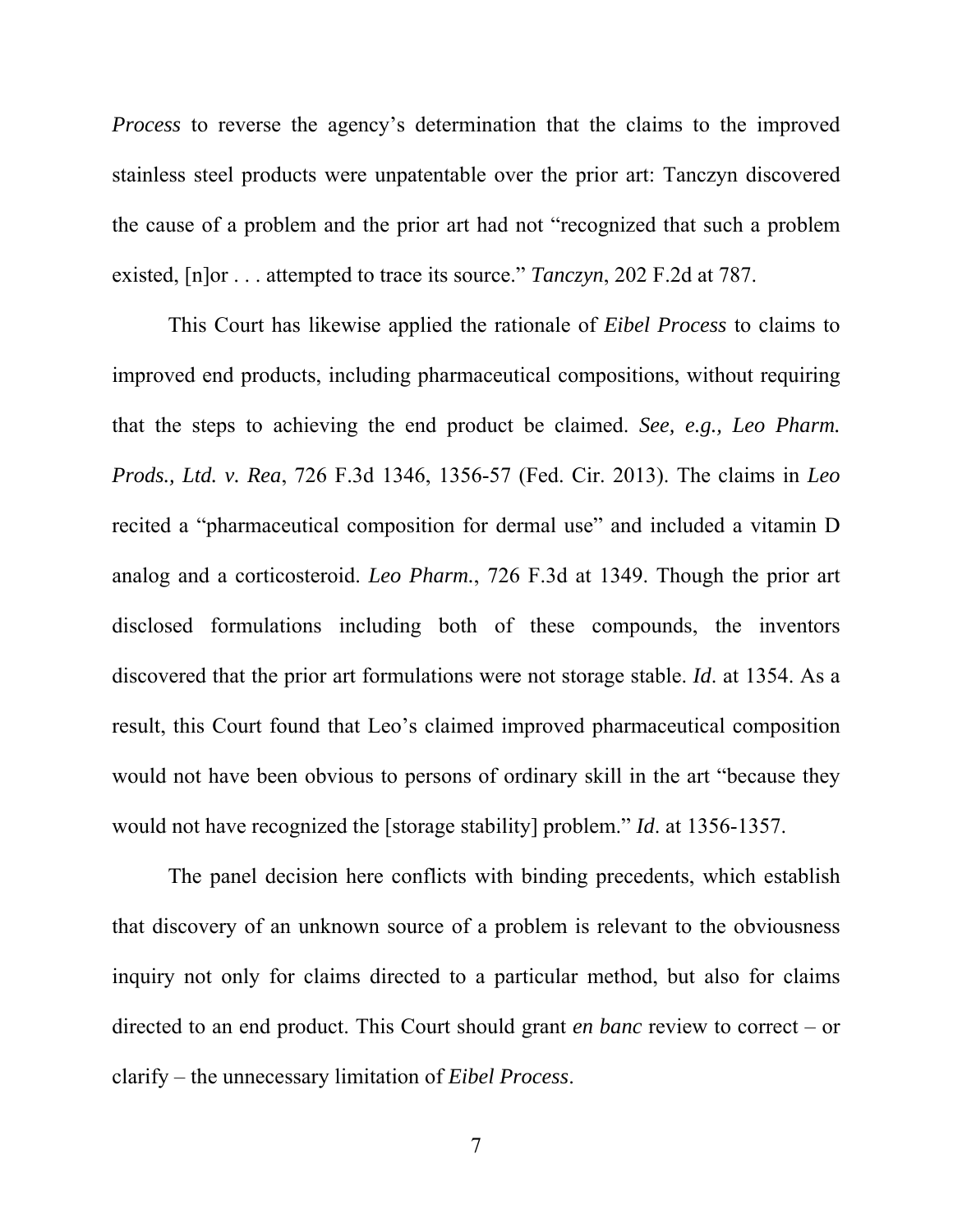### III. A RESTRICTION ON *EIBEL PROCESS* IS CONTRARY TO WELL-**SETTLED PRINCIPLES OF OBVIOUSNESS.**

### **A. Rigid Rules for Obviousness Are Prohibited.**

Restricting *Eibel Process*, such that it cannot be applied to end product claims, is not only incorrect and contrary to precedent, but contravenes the Supreme Court's prohibition on a rigid, inflexible approach to obviousness.

The Supreme Court consistently favors flexibility over rigidity, particularly in the obviousness analysis. *See KSR International Co. v. Teleflex Inc.*, 550 U.S. 398, 419-22 (2007). In *KSR*, the Supreme Court reviewed this Court's use of a rigid "teaching, suggestion, or motivation" test. 550 U.S. at 407. The Court observed that the obviousness analysis entails "an expansive and flexible approach" and, accordingly, rejected the "rigid rule that limits the obviousness inquiry." *Id*. at 415-419. This Court has acknowledged that it cannot "cling to formalistic rules for obviousness" in the face of *KSR*. *In re Kubin*, 561 F.3d 1351, 1360 (Fed. Cir. 2009). Yet, the panel decision does just that by creating a bright line rule that the principle of *Eibel Process* does not apply to end product claims.<sup>3</sup> The rigid, categorical disregard of the principle of *Eibel Process* is precisely the kind of approach that was emphatically rejected in *KSR*.

 $\overline{a}$ 

 $3$  This brief does not address product-by-process aspect of the panel decision. Nevertheless, the decision to disregard the process limitations as "immaterial to the obviousness analysis" further supports the idea that the panel decision could be read to create a rigid, inflexible rule that excludes consideration of the discovery of an unknown and unobvious source of a problem for end product claims.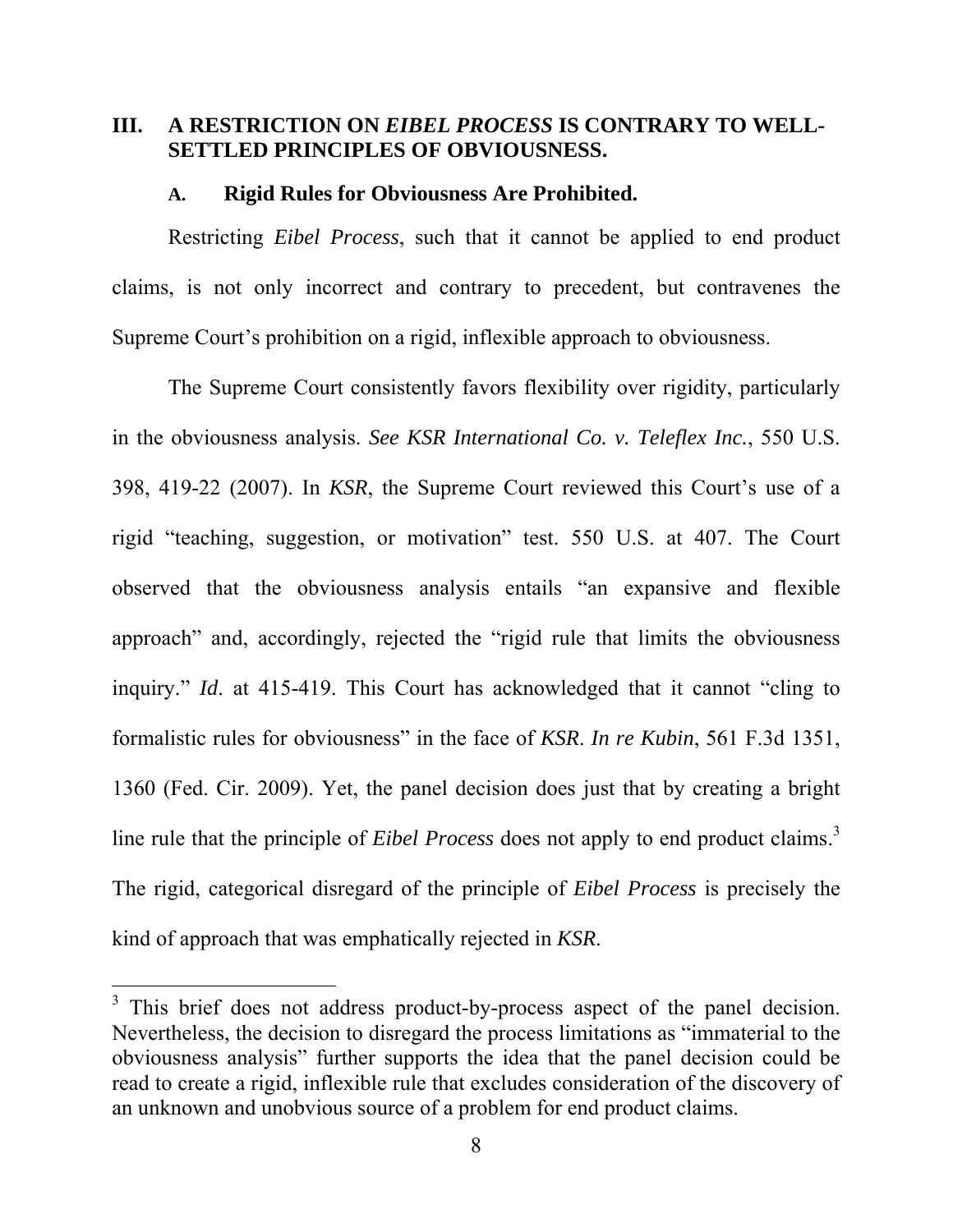### **B. The Claimed Invention As a Whole Must Be Considered.**

Section 103 requires a determination as to whether the "claimed invention as a whole would have been obvious." *Teva Pharmaceuticals USA, Inc. v. Sandoz, Inc.*, 723 F.3d 1363, 1372 (Fed. Cir. 2013) (emphasis added); *see also* 35 U.S.C. § 103(a). In *Sponnoble*, the CCPA stated:

> [A] patentable invention may lie in the discovery of the source of a problem even though the remedy may be obvious once the source of the problem is identified. This is part of the "subject matter as a whole" which should always be considered in determining the obviousness of an invention under 35 U.S.C. § 103.

405 F.2d at 585; *see also Peehs*, 612 at 1290.

Obvious analyses that fail to consider an unknown problem or an unknown cause of a problem have been repeatedly rejected. *See Tanczyn*, 202 F.2d at 787; *Leo Pharm.*, 126 F.3d at 1355 ("By brushing aside the storage stability issue, the Board erred by collapsing the obviousness analysis into a hindsight-guided combination of elements."). Thus, when an inventor discovers the cause of a problem and subsequently provides a solution, "the determinative question is whether that cause would have been recognized by one of ordinary skill in the art." *See Peehs*, 612 F.2d at 1290; *see also Sponnoble*, 405 F.2d at 586 ("The question here is whether the prior art recognized the cause of the problem.").

By excluding consideration of the discovery of an unknown and unobvious source of a problem for "end product" claims, the panel decision contravenes the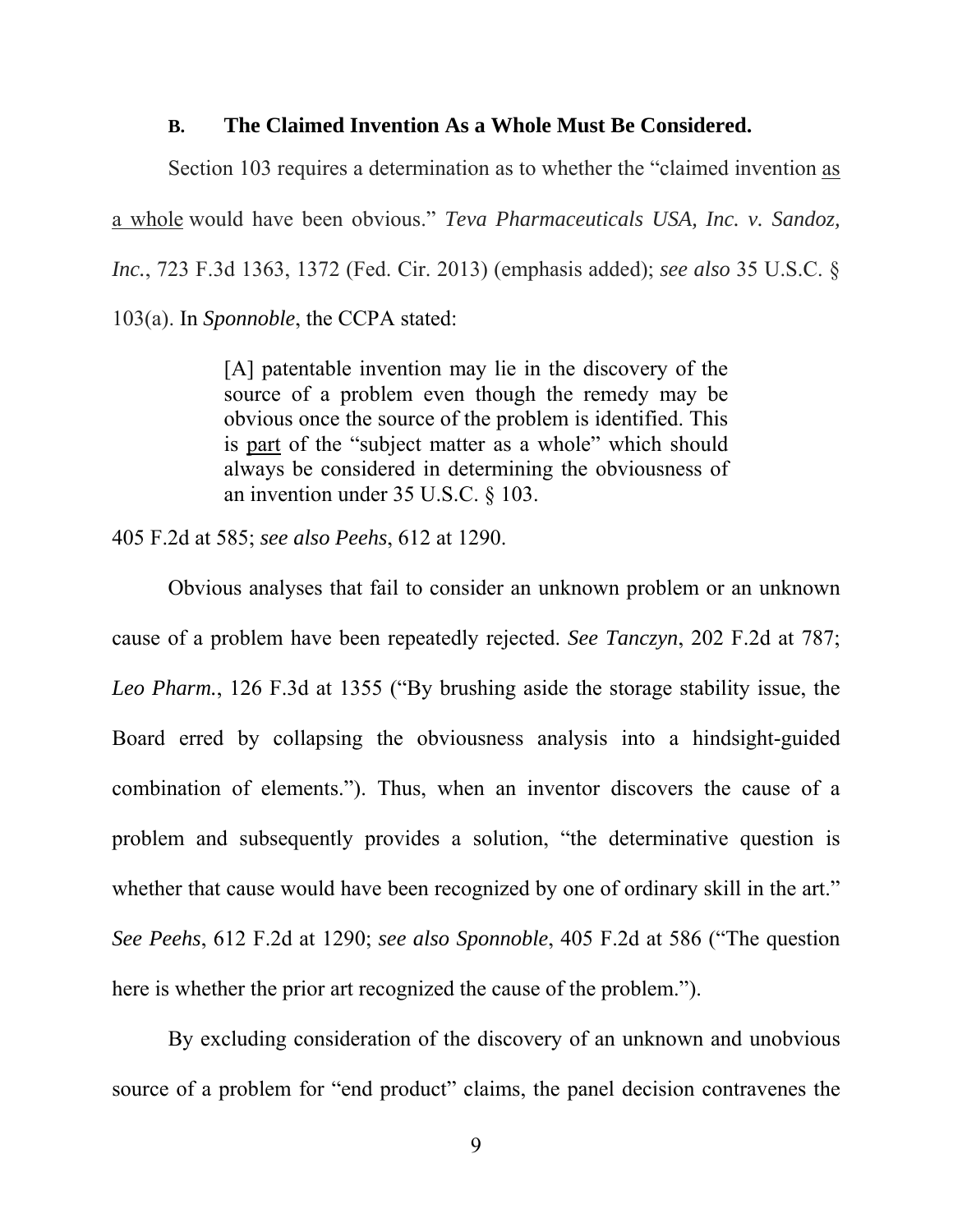well-established principle that the obviousness inquiry must take into consideration the claimed invention as a whole.

### **IV. A RESTRICTION ON** *EIBEL PROCESS* **WOULD PRODUCE UNINTENDED AND UNDESIRABLE CONSEQUENCES.**

A rigid rule that *Eibel Process* cannot be applied to end product claims would work significant damage on innovation by making it more difficult for innovators to protect significant advancements and improvements. The panel decision forecloses patentability for a vast number of improvement patents. The massive research and development to improve existing technologies, including pharmaceutical products, exemplifies the "progress of . . . useful Arts" that the patent system is intended to promote. The public derives great benefit from improvements that make pharmaceutical products safer (*e.g.*, by reducing levels of toxic impurities) or easier to administer (*e.g.*, oral versus intravenous). The ability of any innovator, not just the developer of the original product, to obtain a patent upon an improvement promotes innovation and competition. With the weakening of the patent incentive for improvements, the loser is the public.

#### **CONCLUSION**

The amicus supports the petitioner to the extent that it seeks rehearing *en banc* to clarify that that *Eibel Process* can be applied to end product claims.

Date: April 15, 2016 Respectfully submitted,

/s/ *Kevin A. O'Connor*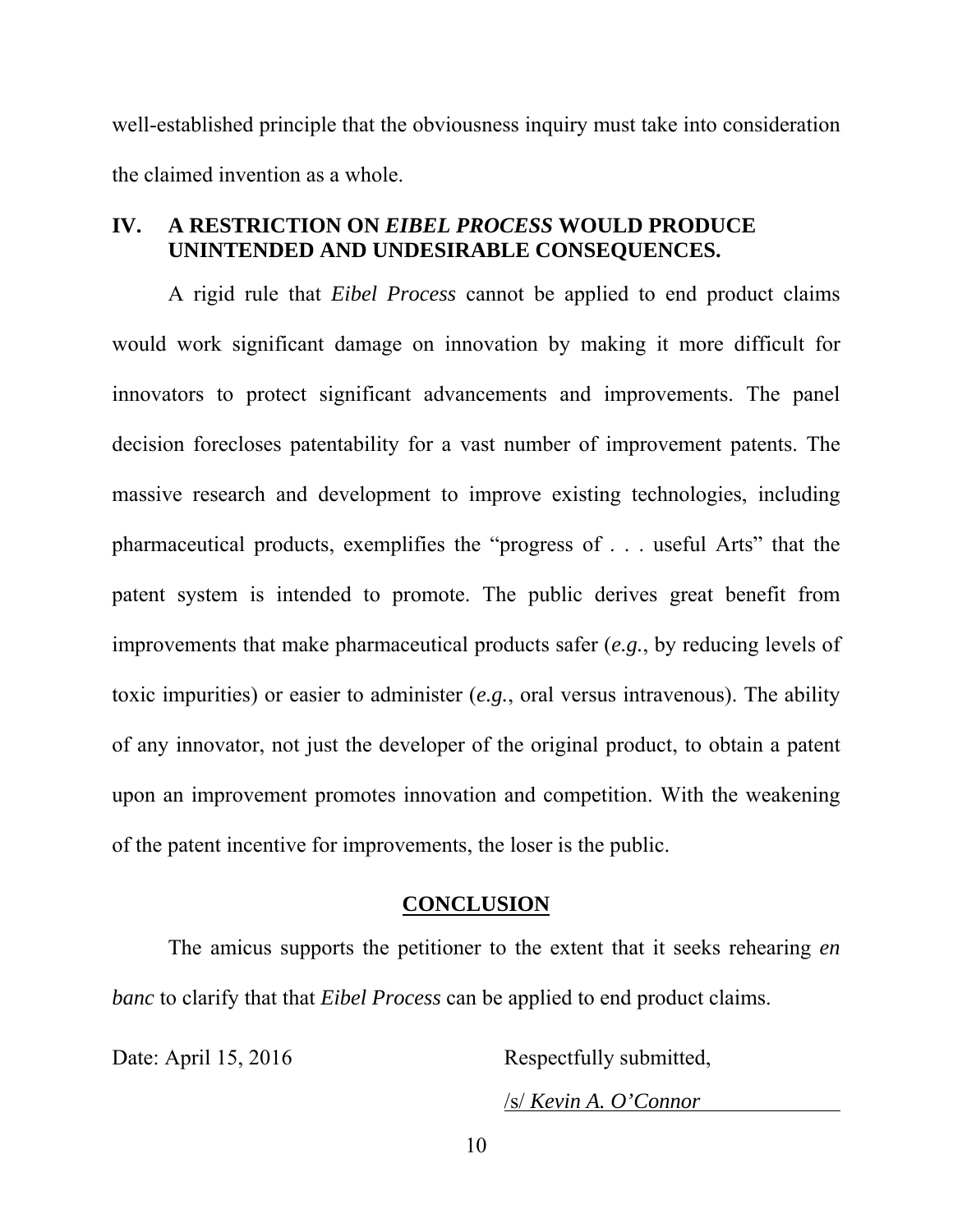Kevin A. O'Connor Kevin C. May NEAL GERBER & EISENBERG LLP 2 N. LaSalle St. Suite 1700 Chicago, IL 60602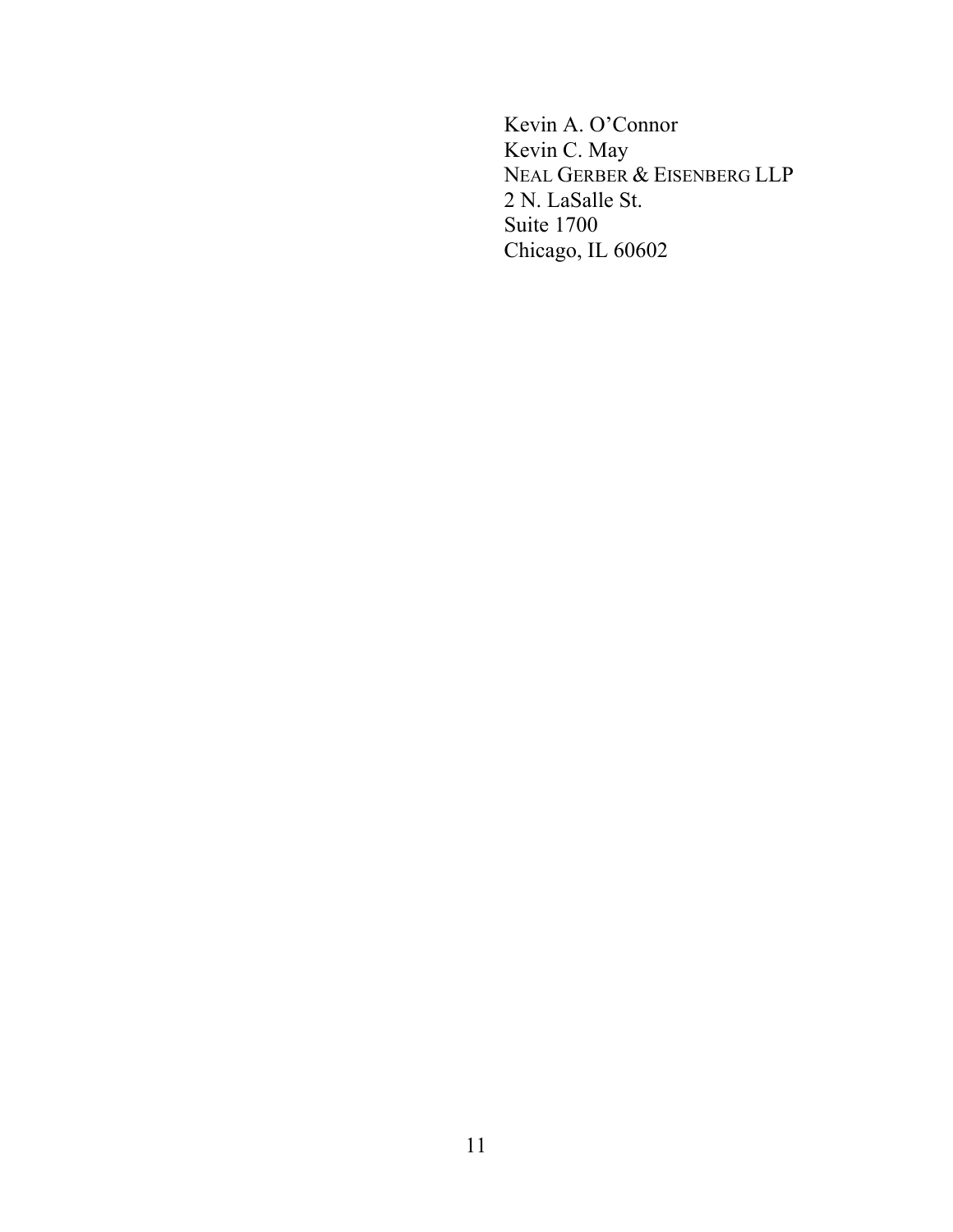### **CERTIFICATE OF COMPLIANCE**

1. This brief complies with the type-volume limitation of Federal Rule of Appellate Procedure  $32(a)(7)(B)$ . The brief contains 2,521 words, excluding the parts of the brief exempted by Federal Rule of Appellate Procedure  $32(a)(7)(B)(iii)$ .

2. This brief complies with the typeface requirements of Federal Rule of Appellate Procedure 32(a)(5) and the type style requirements of Federal Rule of Appellate Procedure  $32(a)(6)$ . The brief has been prepared in a proportionally spaced typeface using Microsoft® Word 2007 and 14-point Times New Roman font.

Dated: April 15, 2016 */s/ <i>Kevin A. O'Connor* Kevin A. O'Connor NEAL GERBER & EISENBERG LLP 2 N. LaSalle St. Suite 1700 Chicago, IL 60602